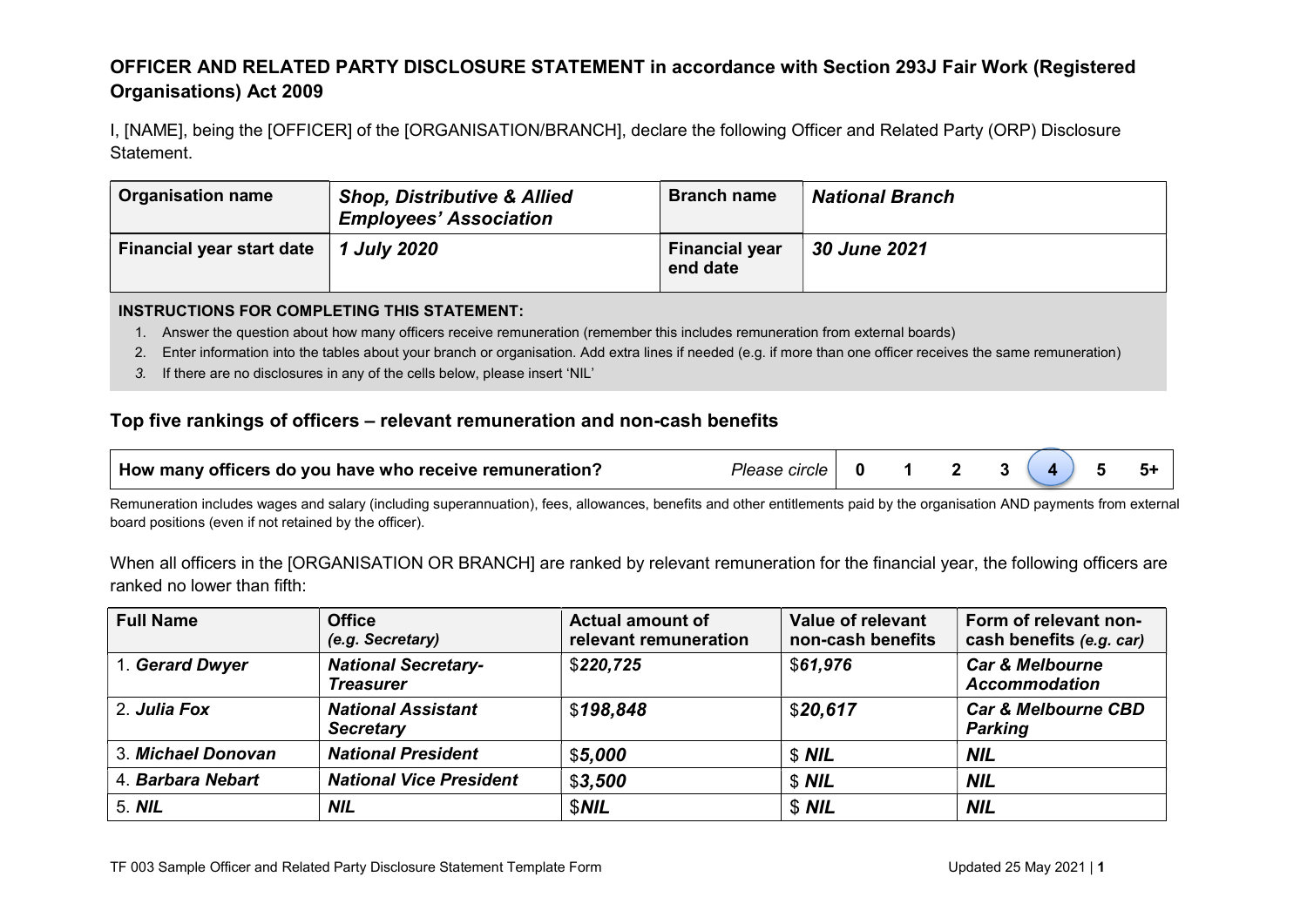### Payments to related parties and declared persons or bodies

During the financial year, the following payments were made to related parties or declared persons or bodies. The details of these payments are included below. (This list does not include payments that are exempted from disclosure under section 293G).

| <b>Date</b> | <b>Name</b> | <b>Nature of relationship</b><br>(e.g company owned by Secretary) | <b>Purpose of payment</b><br>(e.g. catering) | <b>Amount</b> | Other relevant details |
|-------------|-------------|-------------------------------------------------------------------|----------------------------------------------|---------------|------------------------|
| <b>NIL</b>  | <b>NIL</b>  | <b>NIL</b>                                                        | <b>NIL</b>                                   | $$$ NIL       | <b>NIL</b>             |
|             |             |                                                                   |                                              |               |                        |
|             |             |                                                                   |                                              |               |                        |
|             |             |                                                                   |                                              |               |                        |
|             |             |                                                                   |                                              |               |                        |
|             |             |                                                                   |                                              |               |                        |

I declare that:

- the officers listed in this ORP statement are those whose relevant remuneration places them in the top five rankings of officers;
- where fewer officers are listed, this is because only those listed officers received relevant remuneration;
- the only officers in the top five rankings who received non-cash benefits are those for whom an amount is listed in the non-cash benefits column;
- the persons and entities listed under 'payments to related parties' are the only related parties or declared persons or bodies that are required to be disclosed under s.293G, where none are listed this is because there were no disclosable payments;

Signed (by the officer making the declaration):

Dated: 23/09/2021[This form must be signed by an officer]

PLEASE NOTE: The Officer and Related Party Disclosure Statement must be provided to all members and a copy lodged with the Registered Organisations Commission (ROC) within six months of the end of the financial year. It can be lodged with the ROC by emailing to regorgs@roc.gov.au. ALL BRANCHES are required to lodge an Officer and Related Party Disclosure Statement. It is then published on the ROC website.